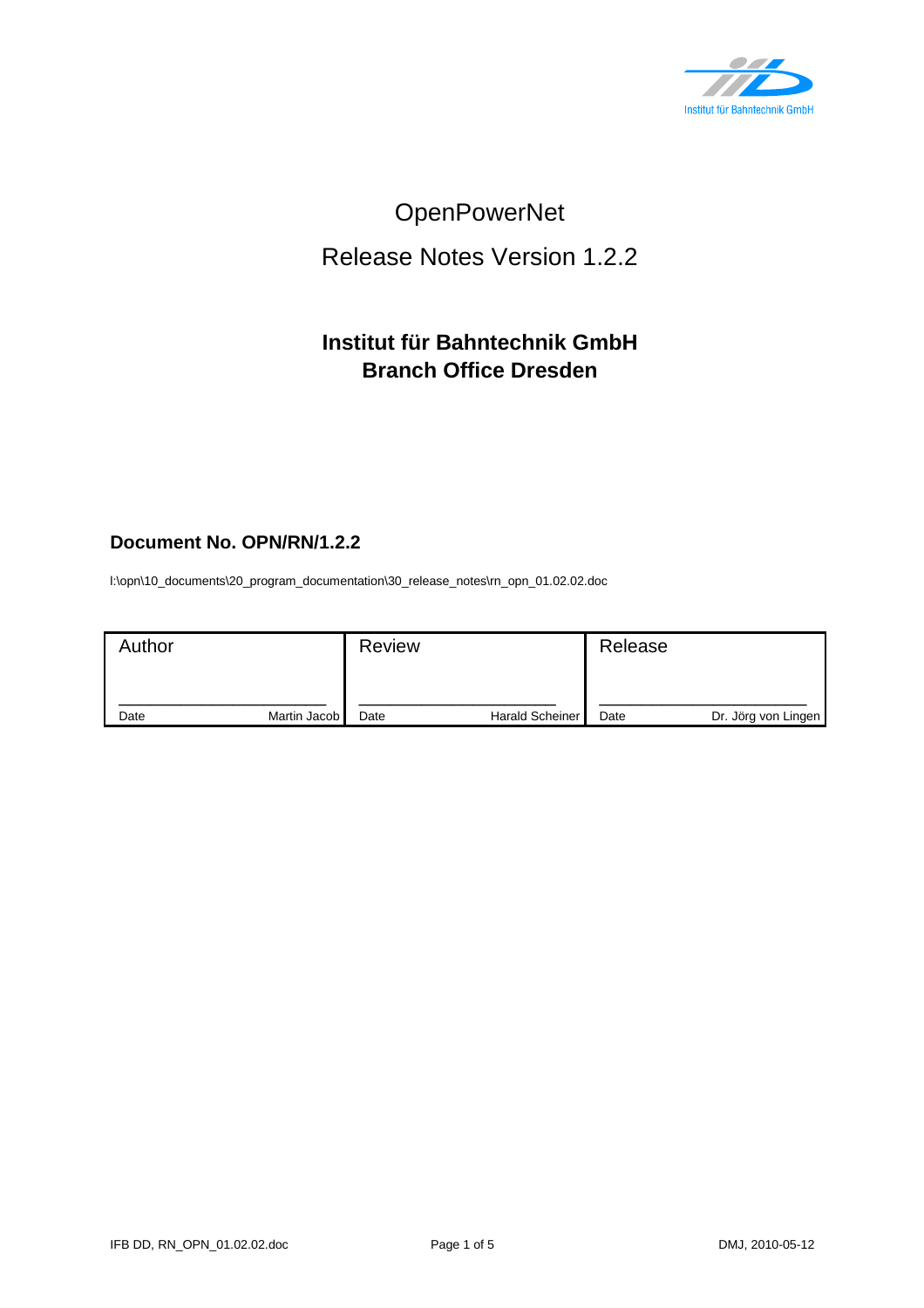### **1 Introduction**

#### **1.1 Overview**

The purpose of this document is to describe the changes and the status of OpenPowerNet version 1.2.2. The document contains:

- List of delivered files on DVD,
- Description of the main functionality,
- Any restrictions known,
- List of corresponding documentation and
- Known issues.

#### **1.2 Configuration**

See document Installation Instruction version 1.2.2 for required third-party software versions.

#### **1.3 Acronyms and abbreviations**

The following abbreviations are used within this document.

| <b>Abbreviation</b> | <b>Description</b>         |
|---------------------|----------------------------|
| I DVD               | Digital Versatile Disk     |
| DC                  | <b>Direct Current</b>      |
| <b>AC</b>           | <b>Alternating Current</b> |

#### **2 List of files on DVD delivery**

```
OPN_InstallationInstruction_1.2.2.pdf 
OPN_ReleaseNotes_1.2.2.pdf 
OPN_UserManual_1.2.2.pdf 
OpenPowerNet\my.ini 
OpenPowerNet\OpenPowerNet-1.2.2.zip 
OpenTrack\OpenTrack.V_1.5.5_2009-11-28.zip 
ThirdPartyPrograms\HASPUserSetup.exe 
ThirdPartyPrograms\jre-6u14-windows-i586.exe 
ThirdPartyPrograms\MCRInstaller_R2009a_win32.exe 
ThirdPartyPrograms\MCRInstaller_R2009a_win64.exe 
ThirdPartyPrograms\mysql-connector-odbc-3.51.27-win32.msi 
ThirdPartyPrograms\mysql-connector-odbc-5.1.5-win32.msi 
ThirdPartyPrograms\mysql-connector-odbc-5.1.5-winx64.msi 
ThirdPartyPrograms\mysql-essential-5.0.67-win32.msi
ThirdPartyPrograms\mysql-essential-5.0.67-winx64.msi 
ThirdPartyPrograms\mysql-gui-tools-5.0-r14-win32.msi 
ThirdPartyPrograms\odbcad32 (x86).lnk 
ThirdPartyPrograms\odbcad32.lnk 
ThirdPartyPrograms\vcredist_x64.exe 
ThirdPartyPrograms\vcredist_x86.exe 
update\artifacts.xml 
update\content.xml 
update\index.html 
update\site.xml 
update\features\de.bahntechnik.dd.opn.bin 1.2.0.v 200909232323.jar
```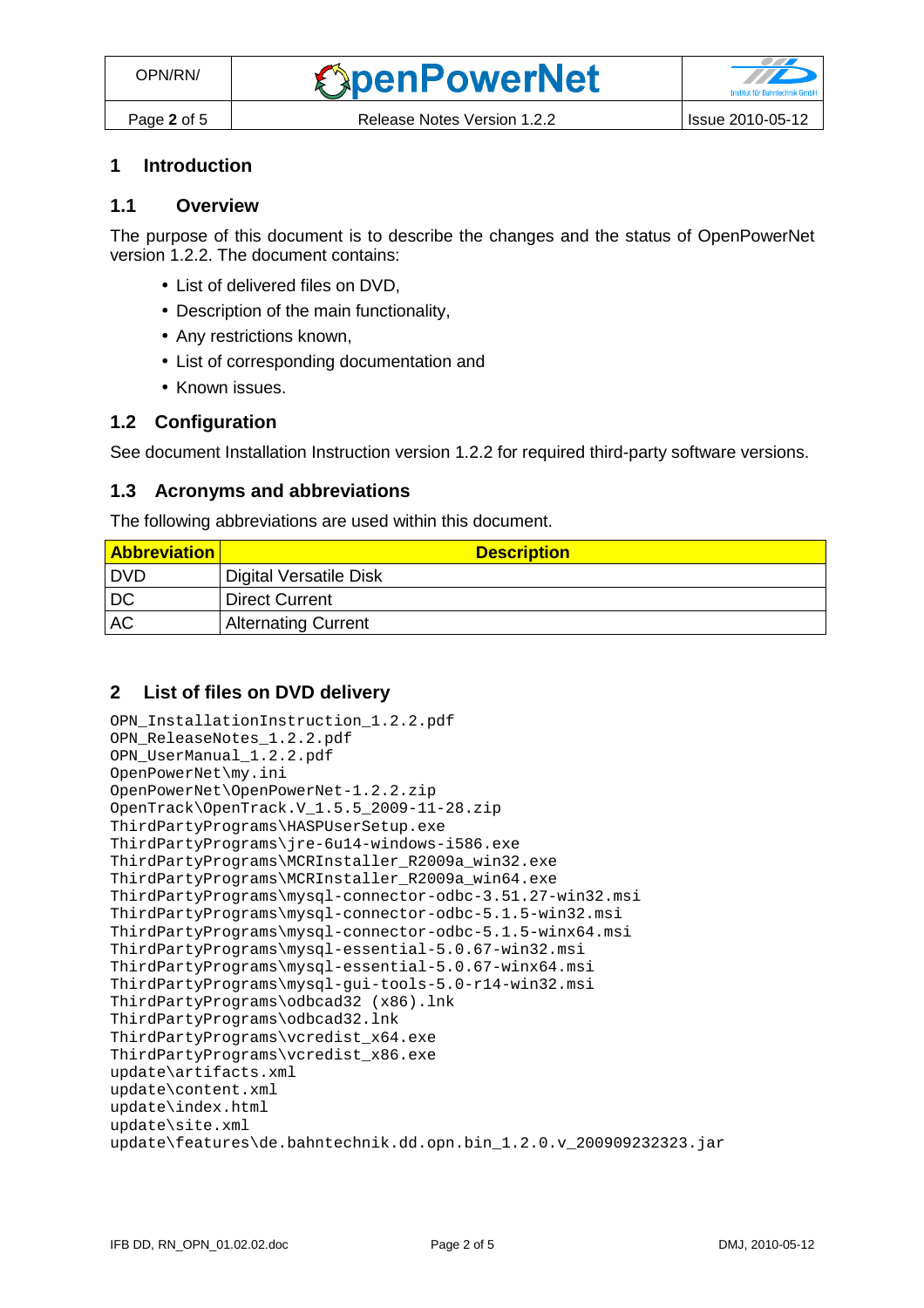| OPN/RN/ |  |
|---------|--|
|---------|--|

# **SpenPowerNet**



Page **3** of 5 Release Notes Version 1.2.2 | Issue 2010-05-12

update\features\de.bahntechnik.dd.opn.bin\_1.2.1.v\_201001110000.jar update\features\de.bahntechnik.dd.opn.bin\_1.2.2.v\_201005120000.jar update\features\de.bahntechnik.dd.opn.psc.prj.ui\_0.2.0.v\_200909232323.jar update\features\de.bahntechnik.dd.opn.psc.prj.ui\_0.2.1.v\_201001110000.jar update\features\de.bahntechnik.dd.opn.psc.prj.ui\_0.2.2.v\_201005120000.jar update\features\de.bahntechnik.dd.opn.ui\_0.2.0.v\_200909232323.jar update\features\de.bahntechnik.dd.opn.ui\_0.2.1.v\_201001110000.jar update\features\de.bahntechnik.dd.opn.ui 0.2.2.v 201005120000.jar update\plugins\de.bahntechnik.dd.opn.ana.help 0.2.0.v 200909232323.jar update\plugins\de.bahntechnik.dd.opn.ana.help\_0.2.1.v\_201001110000.jar update\plugins\de.bahntechnik.dd.opn.ana.help\_0.2.2.v\_201005120000.jar update\plugins\de.bahntechnik.dd.opn.ana\_0.2.0.v\_200909232323.jar update\plugins\de.bahntechnik.dd.opn.ana\_0.2.1.v\_201001110000.jar update\plugins\de.bahntechnik.dd.opn.ana\_0.2.1.2.v\_201005120000.jar update\plugins\de.bahntechnik.dd.opn.bin.help\_1.2.0.v\_200909232323.jar update\plugins\de.bahntechnik.dd.opn.bin.help\_1.2.1.v\_201001110000.jar update\plugins\de.bahntechnik.dd.opn.bin.help\_1.2.2.v\_201005120000.jar update\plugins\de.bahntechnik.dd.opn.bin\_1.2.0.v\_200909232323.jar update\plugins\de.bahntechnik.dd.opn.bin 1.2.1.v 201001110000.jar update\plugins\de.bahntechnik.dd.opn.bin\_1.2.2.v\_201005120000.jar update\plugins\de.bahntechnik.dd.opn.psc.prj.ui.diagram\_0.2.0.v\_200909232323.jar update\plugins\de.bahntechnik.dd.opn.psc.prj.ui.diagram\_0.2.1.v\_201001110000.jar update\plugins\de.bahntechnik.dd.opn.psc.prj.ui.diagram\_0.2.2.v\_201005120000.jar update\plugins\de.bahntechnik.dd.opn.psc.prj.ui.edit\_0.2.0.v\_200909232323.jar update\plugins\de.bahntechnik.dd.opn.psc.prj.ui.edit\_0.2.1.v\_201001110000.jar update\plugins\de.bahntechnik.dd.opn.psc.prj.ui.edit\_0.2.2.v\_201005120000.jar update\plugins\de.bahntechnik.dd.opn.psc.prj.ui.editor\_0.2.0.v\_200909232323.jar update\plugins\de.bahntechnik.dd.opn.psc.prj.ui.editor\_0.2.1.v\_201001110000.jar update\plugins\de.bahntechnik.dd.opn.psc.prj.ui.editor\_0.2.2.v\_201005120000.jar update\plugins\de.bahntechnik.dd.opn.psc.prj.ui.help\_0.2.0.v\_200909232323.jar update\plugins\de.bahntechnik.dd.opn.psc.prj.ui.help\_0.2.1.v\_201001110000.jar update\plugins\de.bahntechnik.dd.opn.psc.prj.ui.help\_0.2.2.v\_201005120000.jar update\plugins\de.bahntechnik.dd.opn.psc.prj.ui\_0.2.0.v\_200909232323.jar update\plugins\de.bahntechnik.dd.opn.psc.prj.ui\_0.2.1.v\_201001110000.jar update\plugins\de.bahntechnik.dd.opn.psc.prj.ui 0.2.2.v 201005120000.jar update\plugins\de.bahntechnik.dd.opn.ui.help 0.2.0.v 200909232323.jar update\plugins\de.bahntechnik.dd.opn.ui.help\_0.2.1.v\_201001110000.jar update\plugins\de.bahntechnik.dd.opn.ui.help\_0.2.2.v\_201005120000.jar update\plugins\de.bahntechnik.dd.opn.ui\_0.2.0.v\_200909232323.jar update\plugins\de.bahntechnik.dd.opn.ui\_0.2.1.v\_201001110000.jar update\plugins\de.bahntechnik.dd.opn.ui\_0.2.2.v\_201005120000.jar update\plugins\de.bahntechnik.dd.opn.util\_0.1.0.v\_200909232323.jar update\plugins\de.bahntechnik.dd.opn.util\_0.1.1.v\_201001110000.jar update\plugins\de.bahntechnik.dd.util\_1.0.3.v\_200908261600.jar update\web\site.css update\web\site.xsl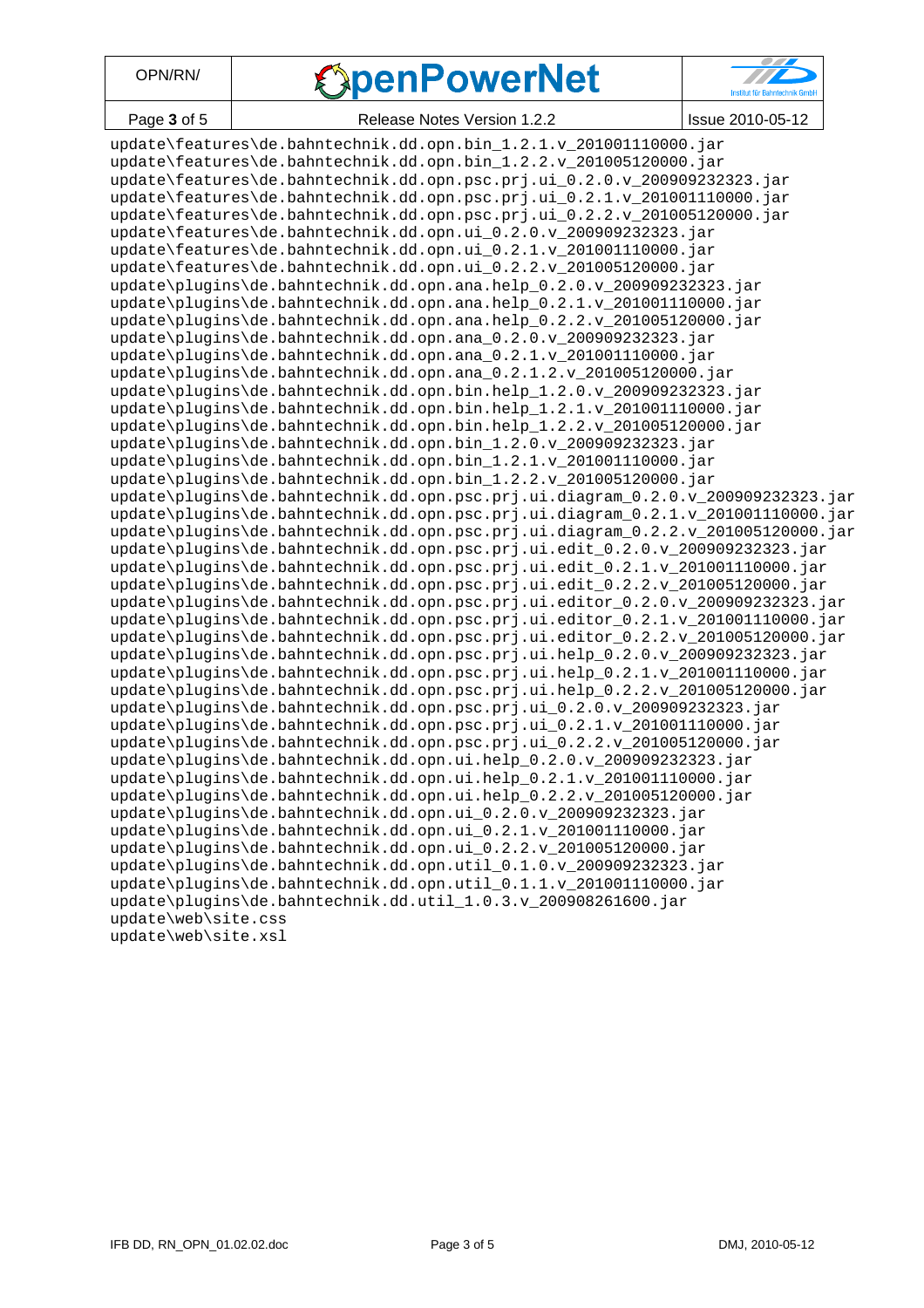#### **3 Main functionality**

OpenPowerNet version 1.2.2 has the following main functionality:

- Calculation of AC, 2AC and DC power supply system,
- Calculation of magnetic coupling of conductors is done internally,
- Calculation of tractive effort used by OpenTrack and analysis,
- Calculation of braking effort for analysis,
- Evaluation of tractive and braking current limitation,
- Calculation of electrical engines with single or multiple propulsion systems,
- Division of power consumption for multiple Train Operating Companies,
- Evaluation of energy storage for stabilisation of line voltage,
- Calculation of short circuit currents,
- Quick evaluation of network structure using constant current engine model,
- Visualisation of results using analysis of data with prepared Excel-Files and
- Visualisation of results using the automated analysis of the Analysis Tool.

The latest changes since version 1.2.1 are as follows:

- General:
	- Bugfix 352: Effort requests where previously limited according to the ATM model while outside of timescope. Now the requests are returned to OT as requested to reach the same train positions like in simulation without OPN at the beginning of timescope.
	- Bugfix 358: For limited auxiliary power the engine never achieved a positive effort. As no traction power is needed for  $v=0$  (P=F<sup>\*</sup>v), the full effort can be achieved for  $v=0$  now.
	- Bugfix 359: For limited auxiliary power and consuming engine the regenerated power was not added to auxPower\_kW in database.
	- Bugfix 368: Set internal ID for track based on network instead of line, which could lead to wrong conductor display in Automatic Analysis.
	- Bugfix 374: Allow coasting engine to use electrical brake.
	- Check that all time steps are in the simulation time step raster set in OpenTrack. If the check fails the simulation will be terminated.
- Apserver:
	- Workaround: The last timestep of a course was not simulated in OPN in case the trainDied request sent by OT had the same timestamp.
	- Return exception in case a train should die before created.
- ATM:
	- Improved current limitation iteration for more stability.
	- Added constraint: Values in efficiency table have to be bigger than 0.
	- Bugfix 383: Calculation of standing engine without auxiliaries could fail.